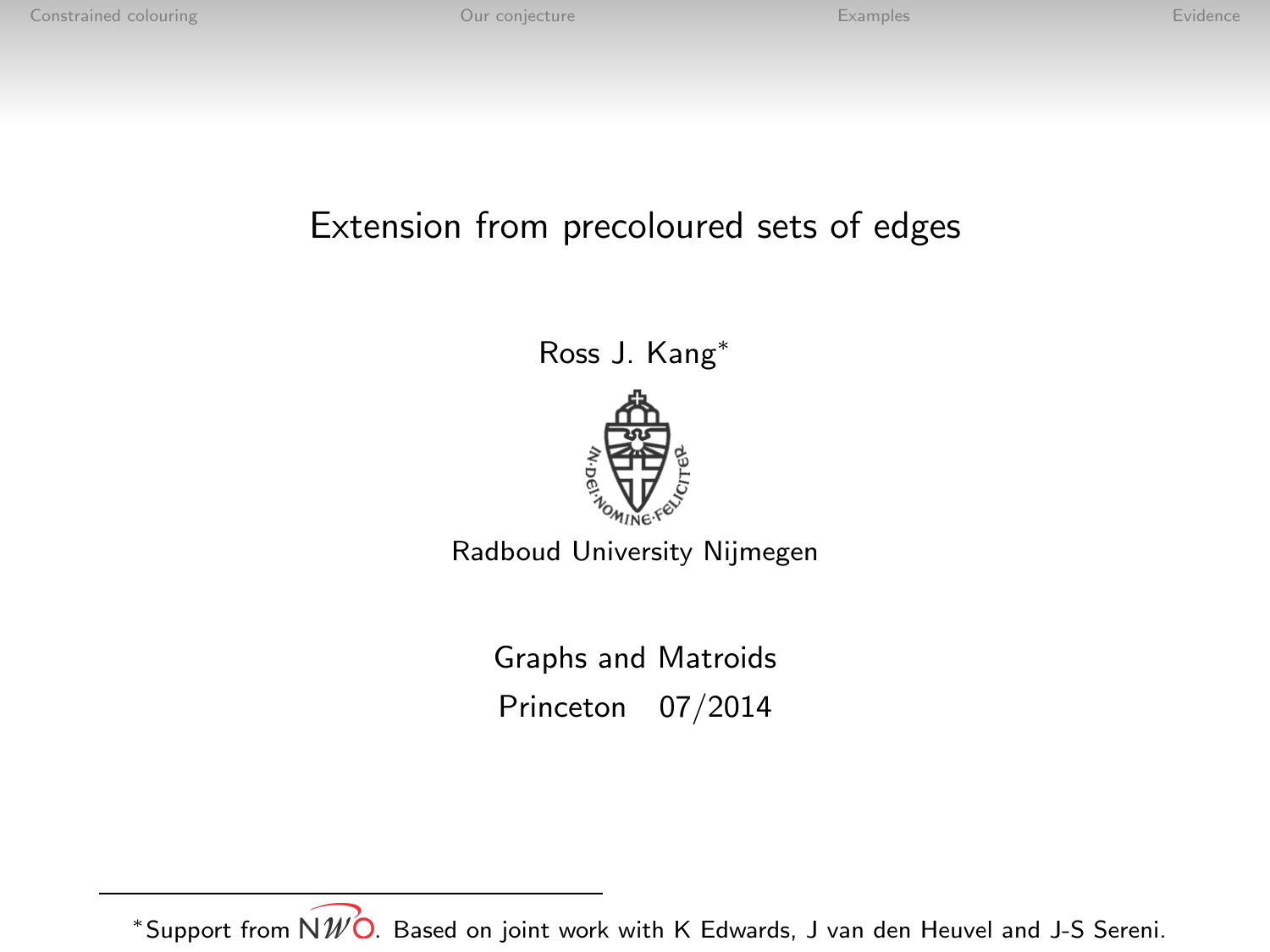## Constrained colouring

<span id="page-1-0"></span>WANT

proper colouring of elements of a (multi)graph SUBJECT TO

an adversarial constraint on colours used.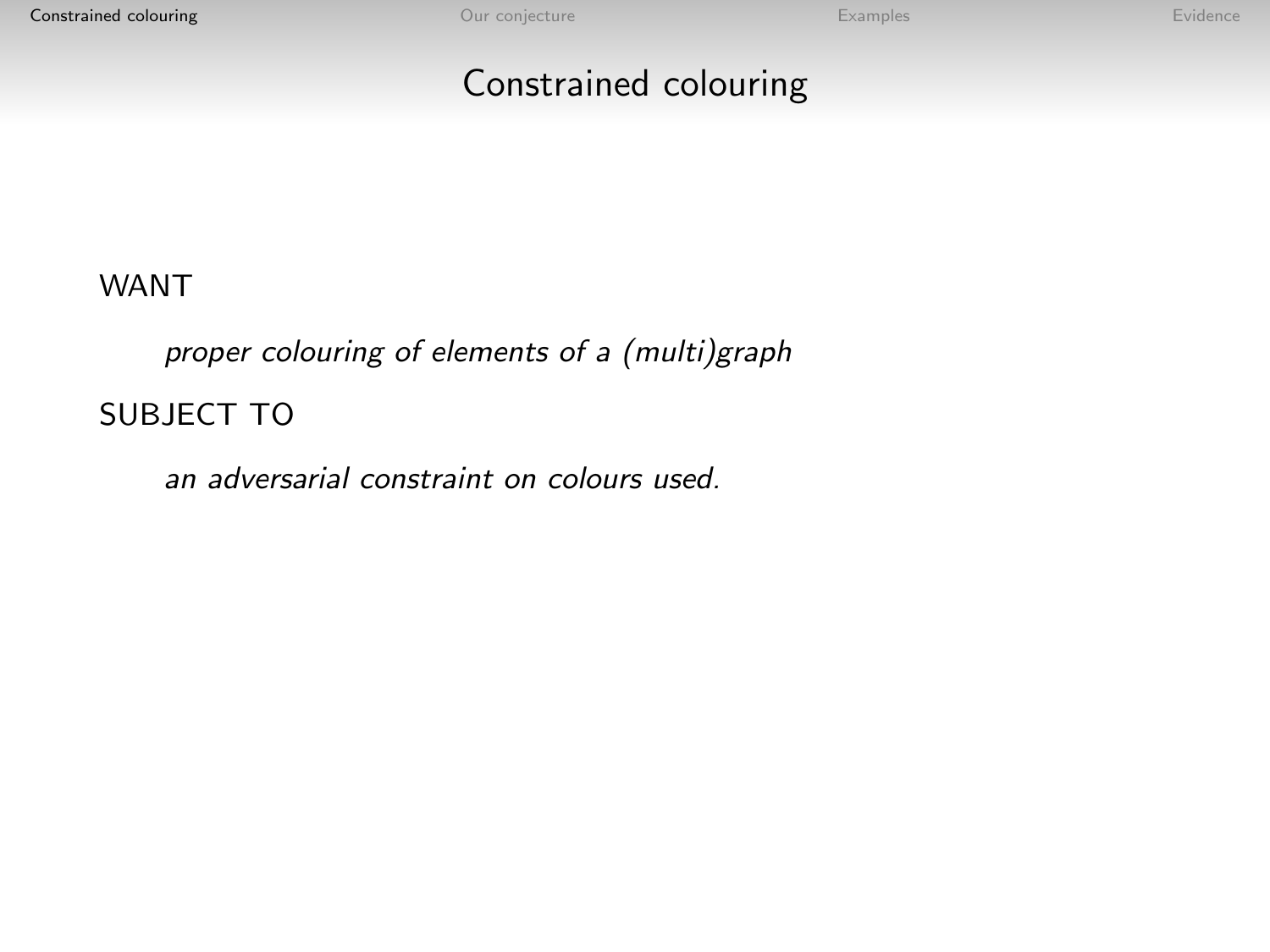## Constrained colouring

#### WANT

proper colouring of elements of a (multi)graph SUBJECT TO

an adversarial constraint on colours used.

It could be, for example, that the adversary

- sets a (large enough) list of possible colours for each element OR
- properly precolours some (sparse enough) set of elements.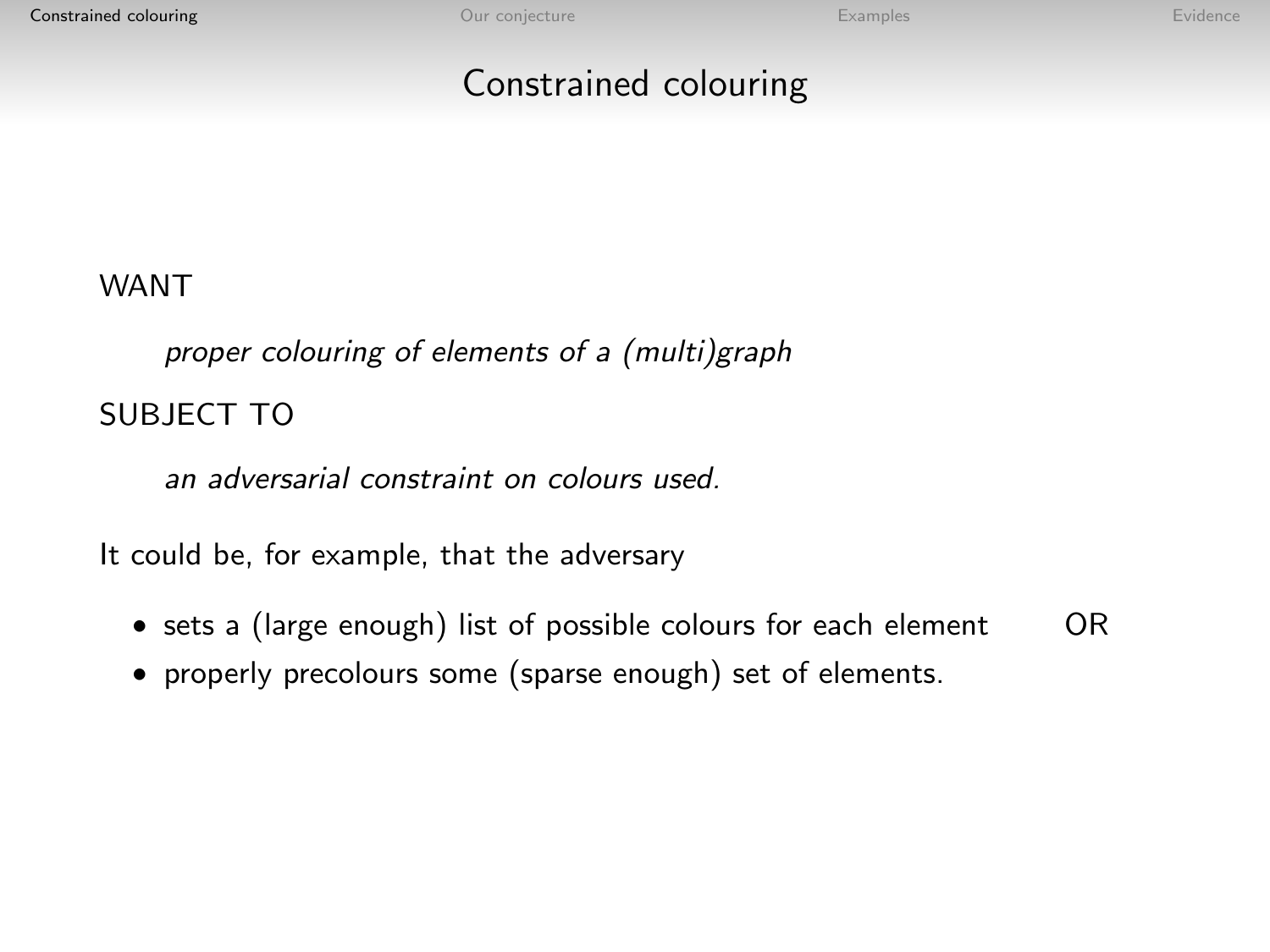# Theorem 3. Suppose G is an observed colouring  $\mathcal{L}$  and WV(G) such that the that the that that the that the that the that the that the that the that the that the that the that the that the that the that the that the tha

#### Thomassen's Theorem (1994) be extended to a 6-coloring of G.  $P$  and  $P$  are hoping of  $P$  theorem  $(1331)$

THEOREM. Let G be a near-triangulation; i.e., G is a planar graph which has no loops or multiple edges and which consists of a cycle  $C: v_1 v_2 \cdots v_n v_1$ , and vertices and edges inside C such that each bounded face is bounded by a triangle. Assume that v, and v, are colored 1 and 2, respectively, and that  $L(v)$  is a list of at least three colors if  $v \in C - \{v_1, v_2\}$  and at least five colors if  $v \in G - C$ . Then the coloring of v, and v, can be extended to a list coloring  $\sigma$ .

# Albertson's Theorem (1998)

THEOREM 4. Suppose  $\gamma(G)=r$  and  $W\subseteq V(G)$  such that the distance between any two vertices in W is at least 4. Any  $(r+1)$ -coloring of W can be extended to an  $(r+1)$ -coloring of G.

preceding proofs only to produce colorings of G. Thus the following are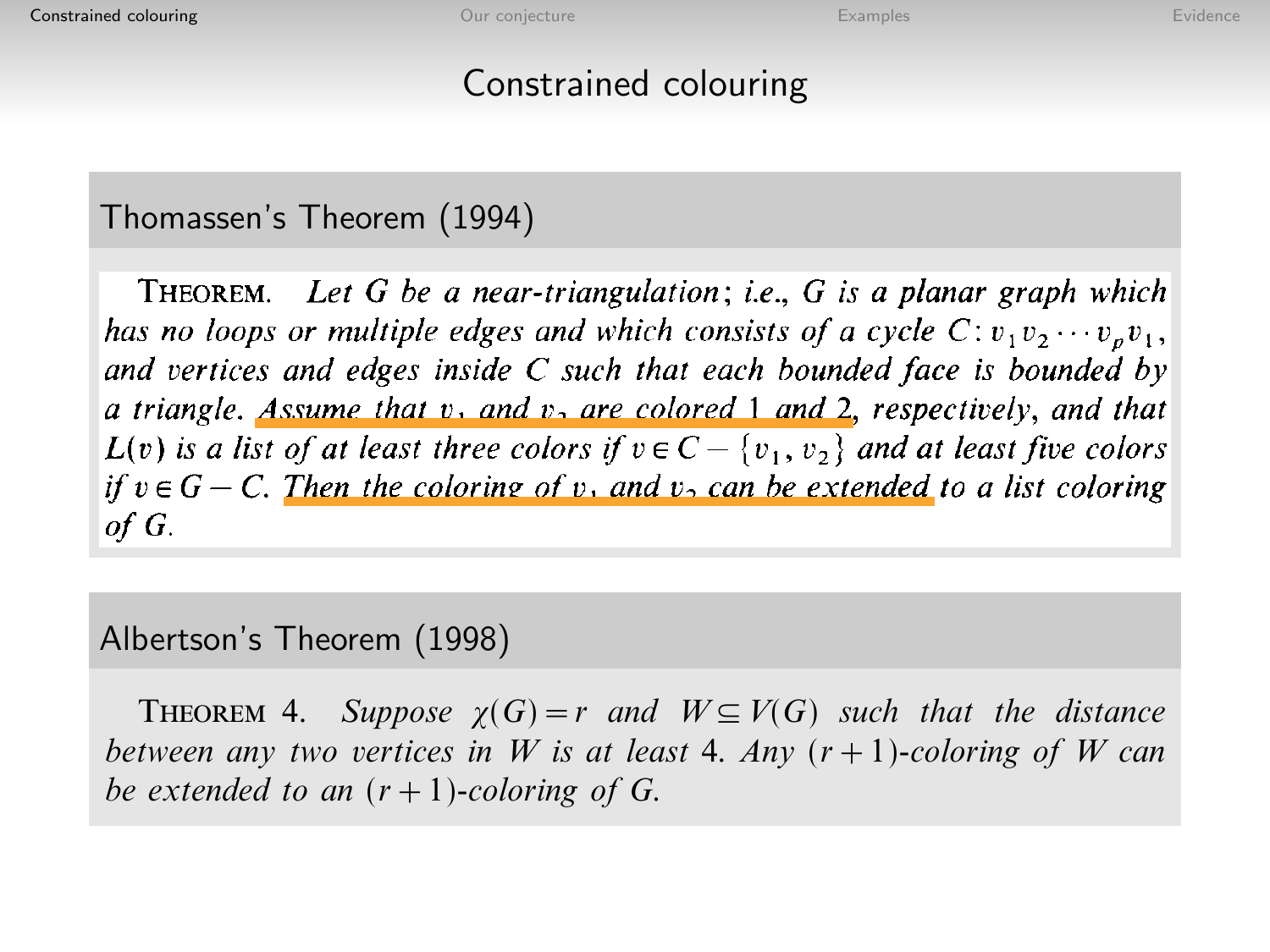## The List Colouring Conjecture

 $\chi'(\mathsf{G})$  is the chromatic index, the fewest colours in proper edge-colouring of  $\mathsf{G}.$ 

 $\mathsf{ch}'(G)$  is the list chromatic index, the minimum  $k$  such that however adversary assigns k-lists to edges, there is always proper edge-colouring of G from lists.

The List Colouring Conjecture (late 1970's)

 $ch'(G) = \chi'(G)$  for any multigraph G.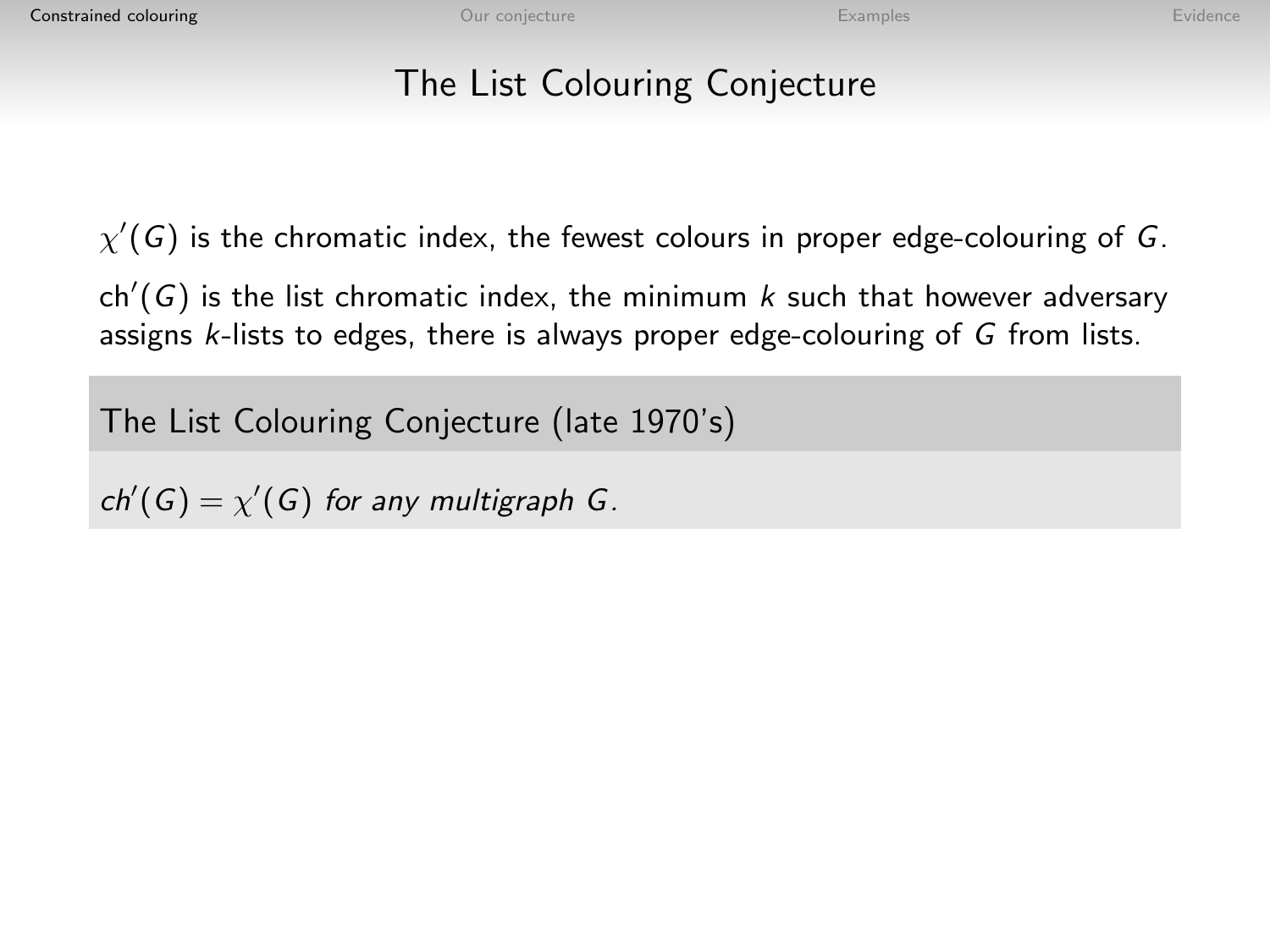## The List Colouring Conjecture

 $\chi'(\mathsf{G})$  is the chromatic index, the fewest colours in proper edge-colouring of  $\mathsf{G}.$ 

 $\mathsf{ch}'(G)$  is the list chromatic index, the minimum  $k$  such that however adversary assigns k-lists to edges, there is always proper edge-colouring of G from lists.

The List Colouring Conjecture (late 1970's)

 $ch'(G) = \chi'(G)$  for any multigraph G.

- Galvin (1995) proved it for bipartite multigraphs.
- Kahn (1996/2000) proved an asymptotic, approximate version.
- Other settled cases: odd complete graphs, planar graphs of large maximum degree, graphs of large girth, . . .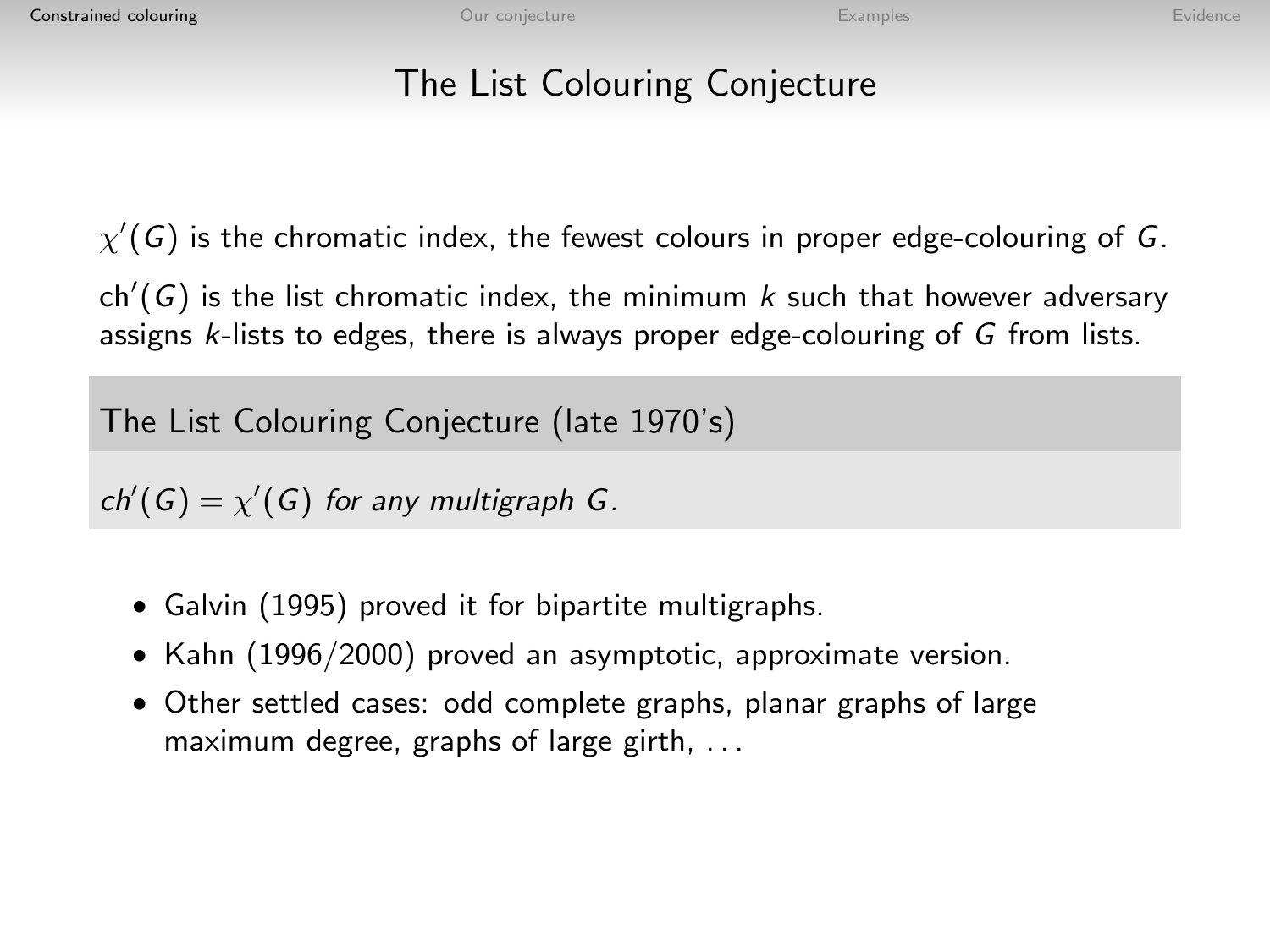## <span id="page-6-0"></span>Precolouring extension for edge-colourings

What conditions guarantee a proper edge-colouring of a (multi)graph subject to an adversarial proper edge-precolouring?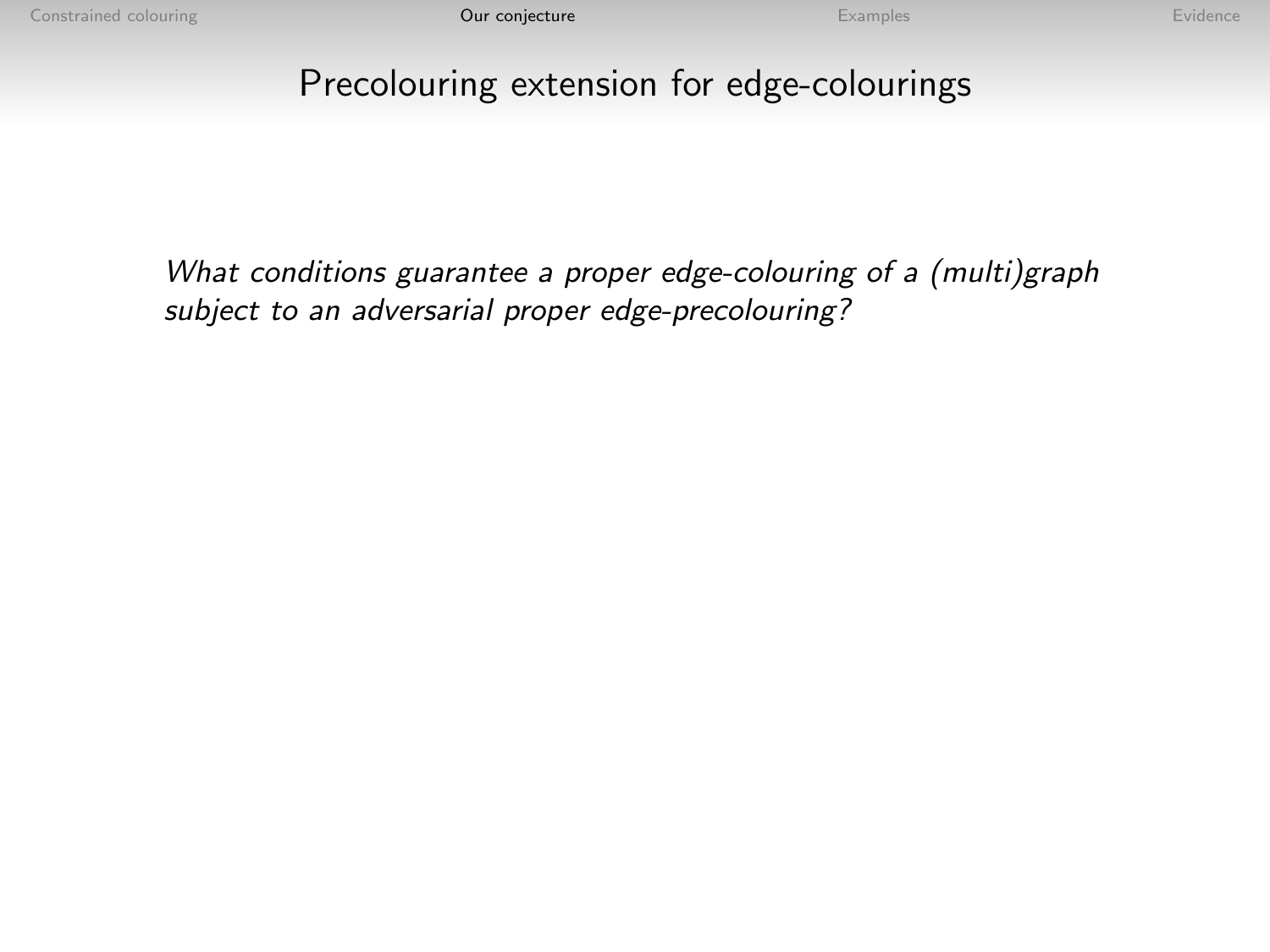## Precolouring extension for edge-colourings

What conditions guarantee a proper edge-colouring of a (multi)graph subject to an adversarial proper edge-precolouring?

(Note: Marcotte and Seymour (1990).)

Conditions (today) can be on

- the set  $K$  (which we call the palette) of globally available colours usually we use  $\mathcal{K} = [K] = \{1, \ldots, K\}$  for some  $K$  — and
- the precoloured set M of edges usually we demand M to be a matching, in which case a proper precolouring of M is an arbitrary colouring from  $K$ .

So we can have  $K$  large or M sparse or combinations.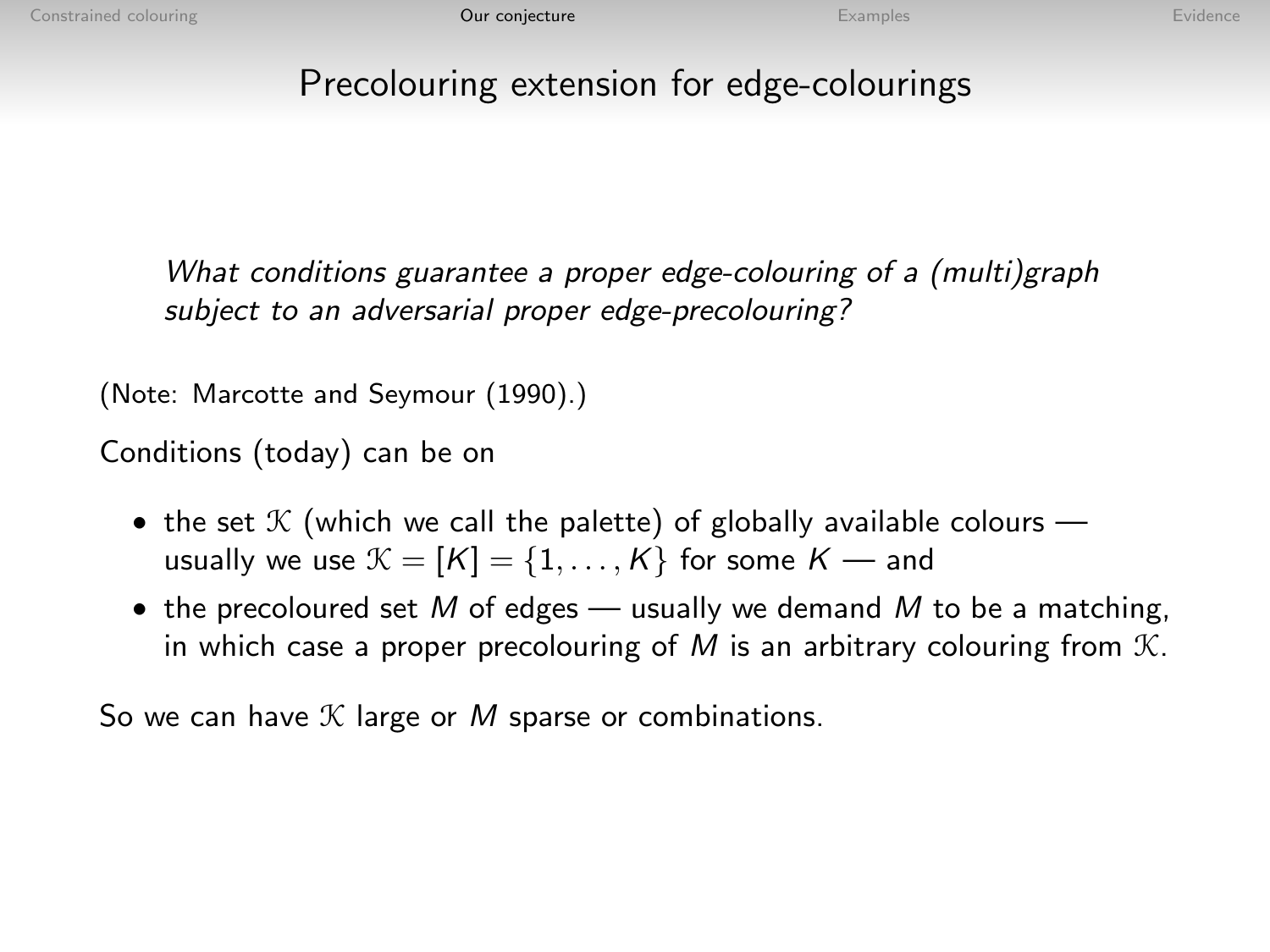## Precolouring extension for edge-colourings

## Conjecture (EHKS 2014+)

For G a multigraph with maximum degree  $\Delta(G)$ , maximum multiplicity  $\mu(G)$ , using palette  $\mathcal{K} = [\Delta(G) + \mu(G)]$ , any precoloured matching can be extended to a proper edge-colouring of all of G.

An "adversarial" strengthening of Vizing–Gupta Theorem (1960's).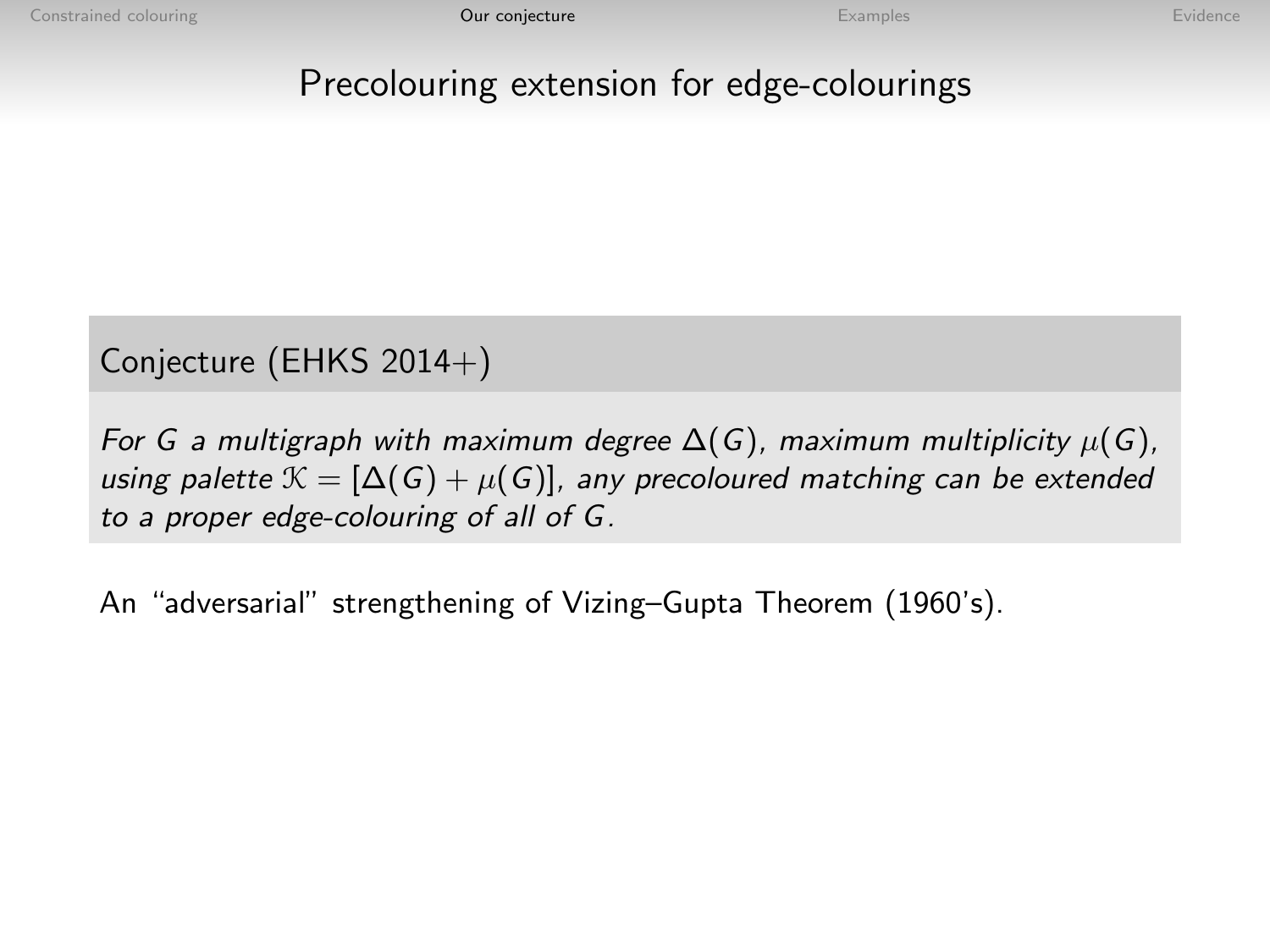## Tree examples

<span id="page-9-0"></span>The conjecture is sharp with respect to  $K$ , even for trees:



 $\chi'=\Delta=5$ , no extension with  $\mathcal{K}=[5]$ , matching is *induced*.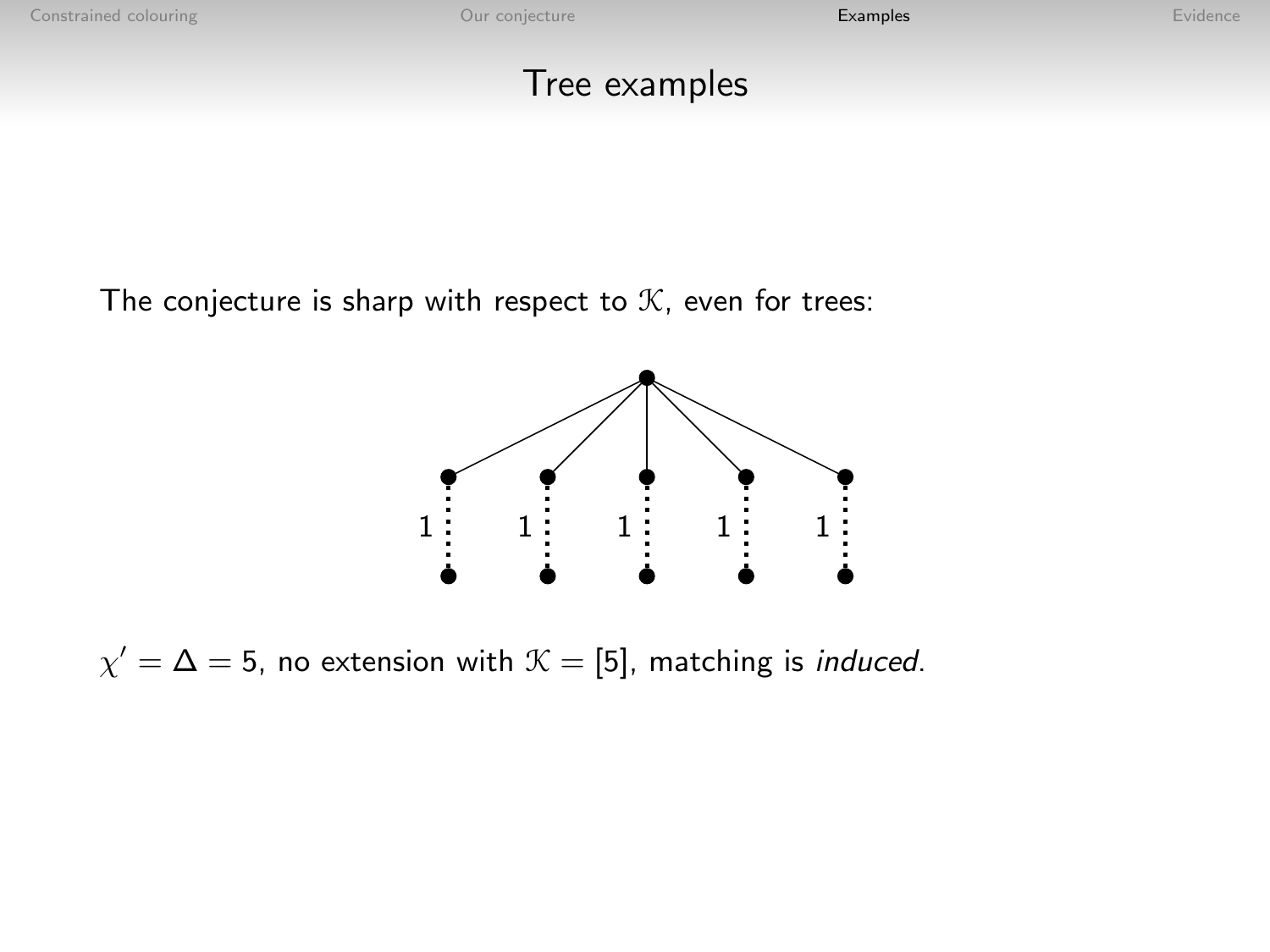## Long bipartite examples

One might wonder if sparser  $M$  permits smaller  $K$ , but, alas, no:



$$
\chi' = \Delta = 6
$$
, no extension with  $\mathcal{K} = [6]$ .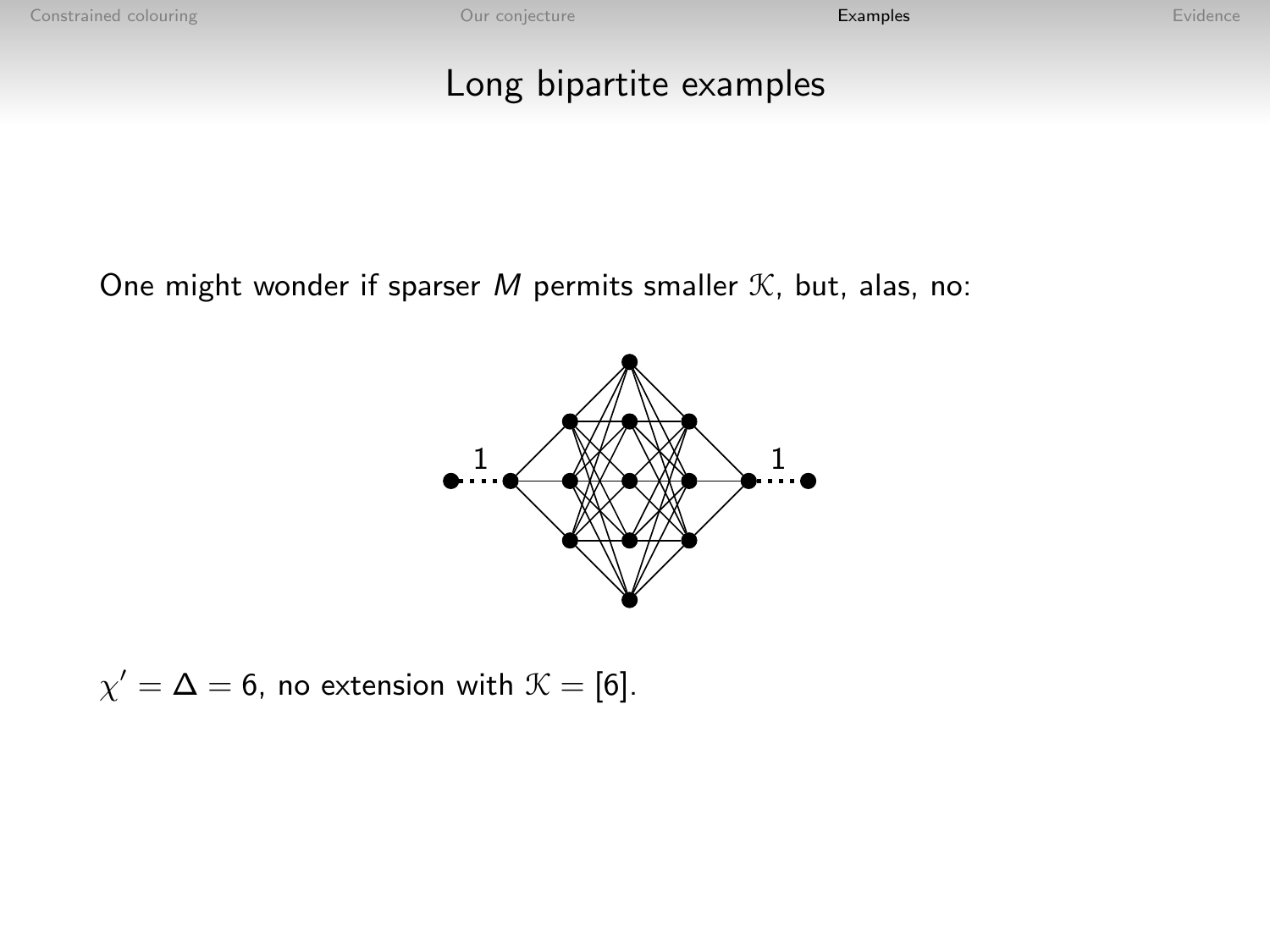## Long bipartite examples

One might wonder if sparser M permits smaller  $K$ , but, alas, no:



 $\chi'=\Delta=6$ , no extension with  $\mathcal{K}=[6]$ , the two edges have arbitrary distance.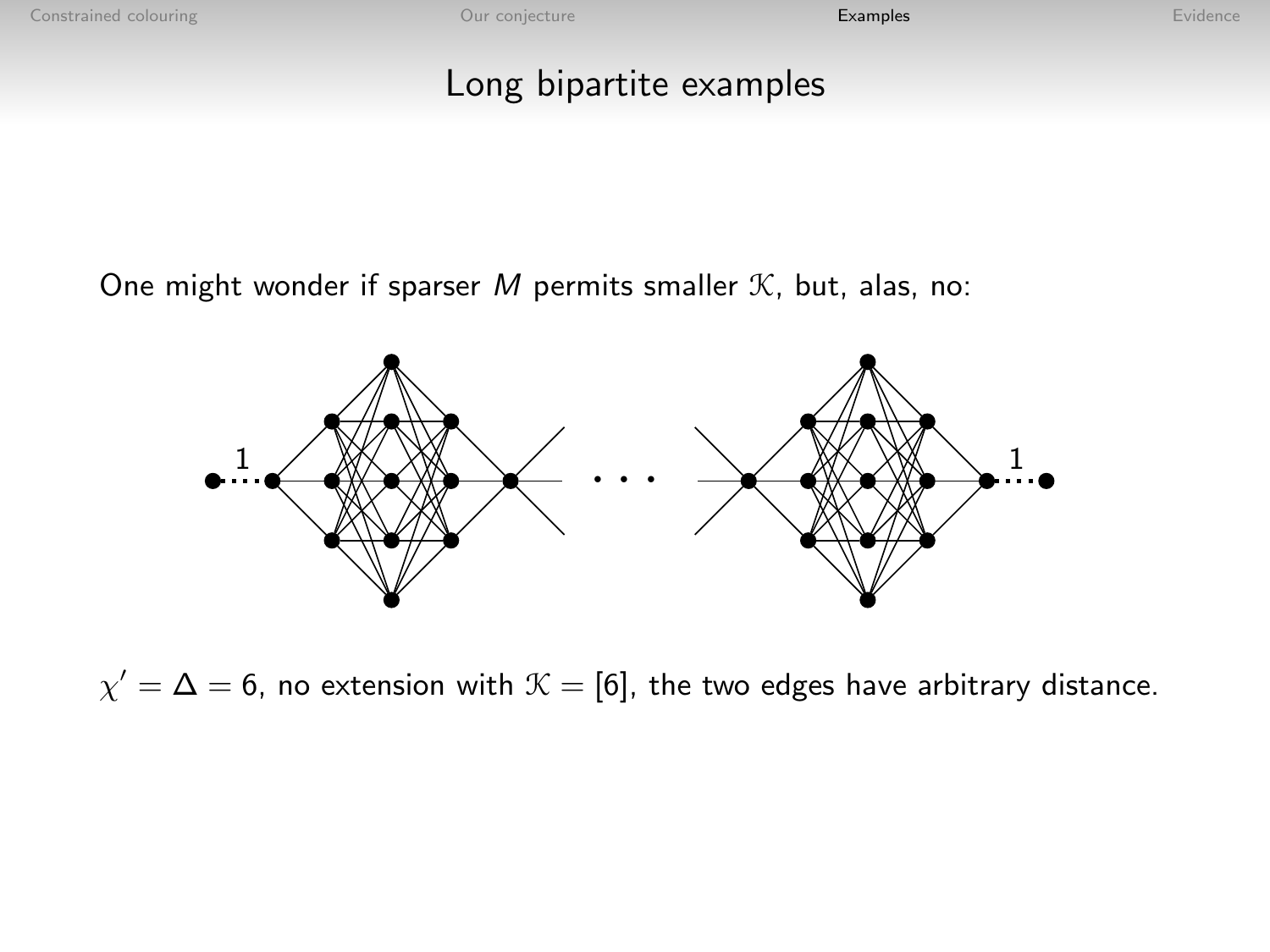## Relationship with earlier work

<span id="page-12-0"></span>Theorem (Berge and Fournier 1991)

For G a multigraph with maximum degree  $\Delta(G)$ , maximum multiplicity  $\mu(G)$ , using palette  $\mathcal{K} = [\Delta(G) + \mu(G)]$ , any monochromatically precoloured matching can be extended to a proper edge-colouring of all of G.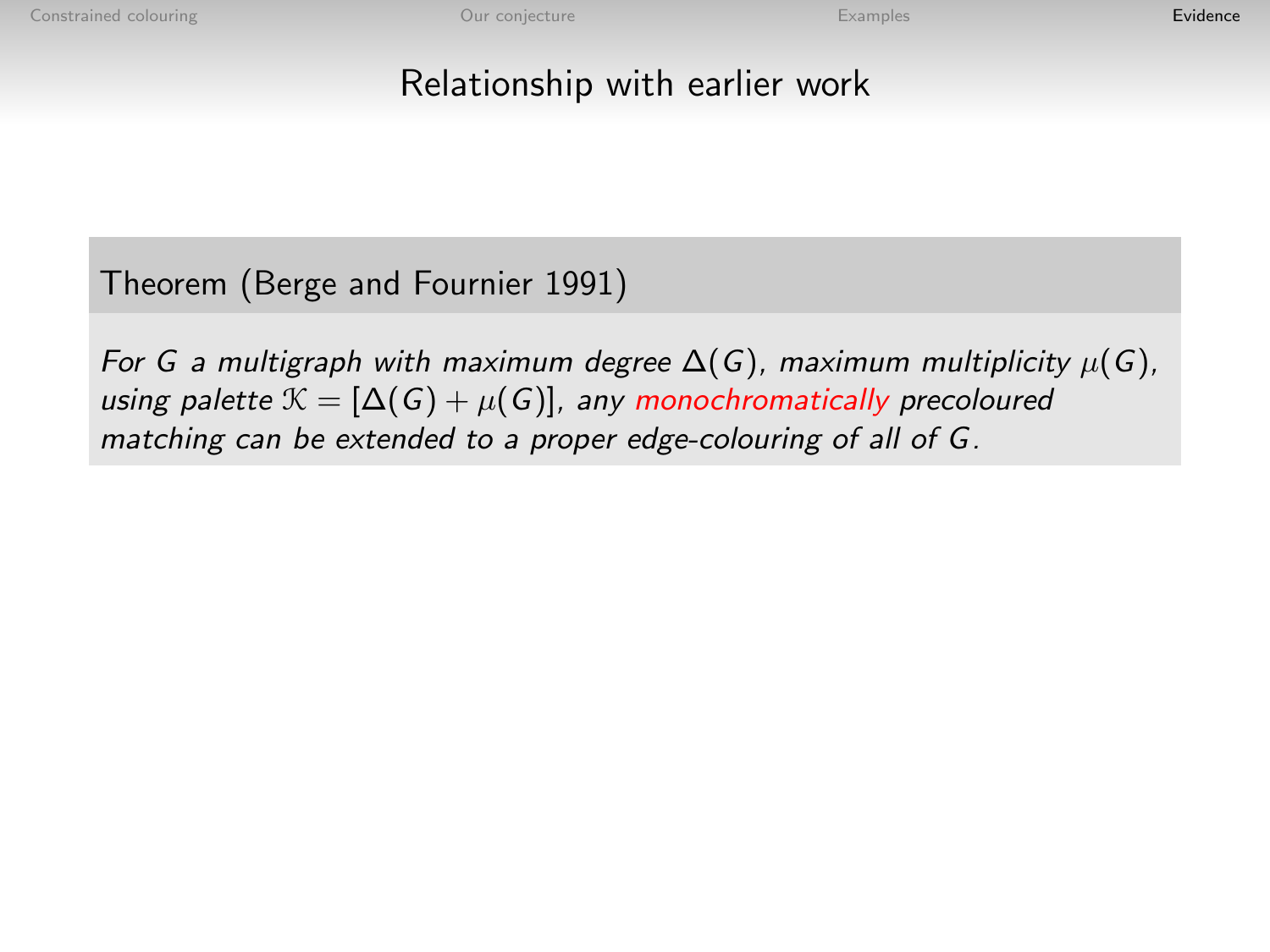## Relationship with earlier work

Theorem (Berge and Fournier 1991)

For G a multigraph with maximum degree  $\Delta(G)$ , maximum multiplicity  $\mu(G)$ , using palette  $\mathcal{K} = [\Delta(G) + \mu(G)]$ , any monochromatically precoloured matching can be extended to a proper edge-colouring of all of G.

Proposition (Albertson 1998)

For G a multigraph with maximum degree  $\Delta(G)$ , maximum multiplicity  $\mu(G)$ , using palette  $\mathcal{K} = [\Delta(G) + \mu(G)+1]$ , any precoloured distance-3 matching can be extended to a proper edge-colouring of all of G.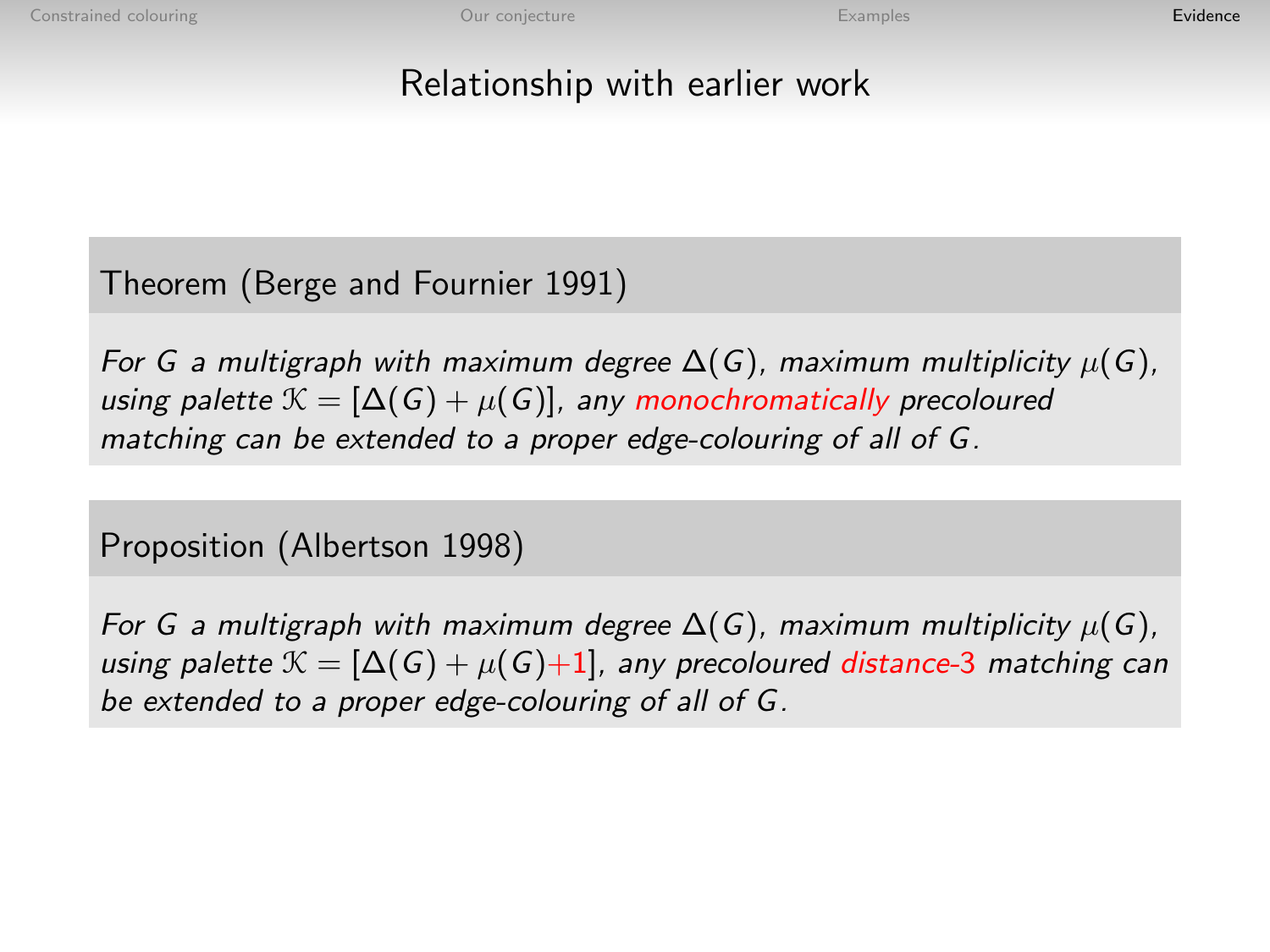## Relationship with list edge-colouring

#### Proposition

For G a multigraph with list chromatic index  $ch'(G)$ , using palette  $\mathcal{K}=[\mathsf{ch}'(\mathsf{G}){+}2]$ , any precoloured matching can be extended to a proper edge-colouring of all of G.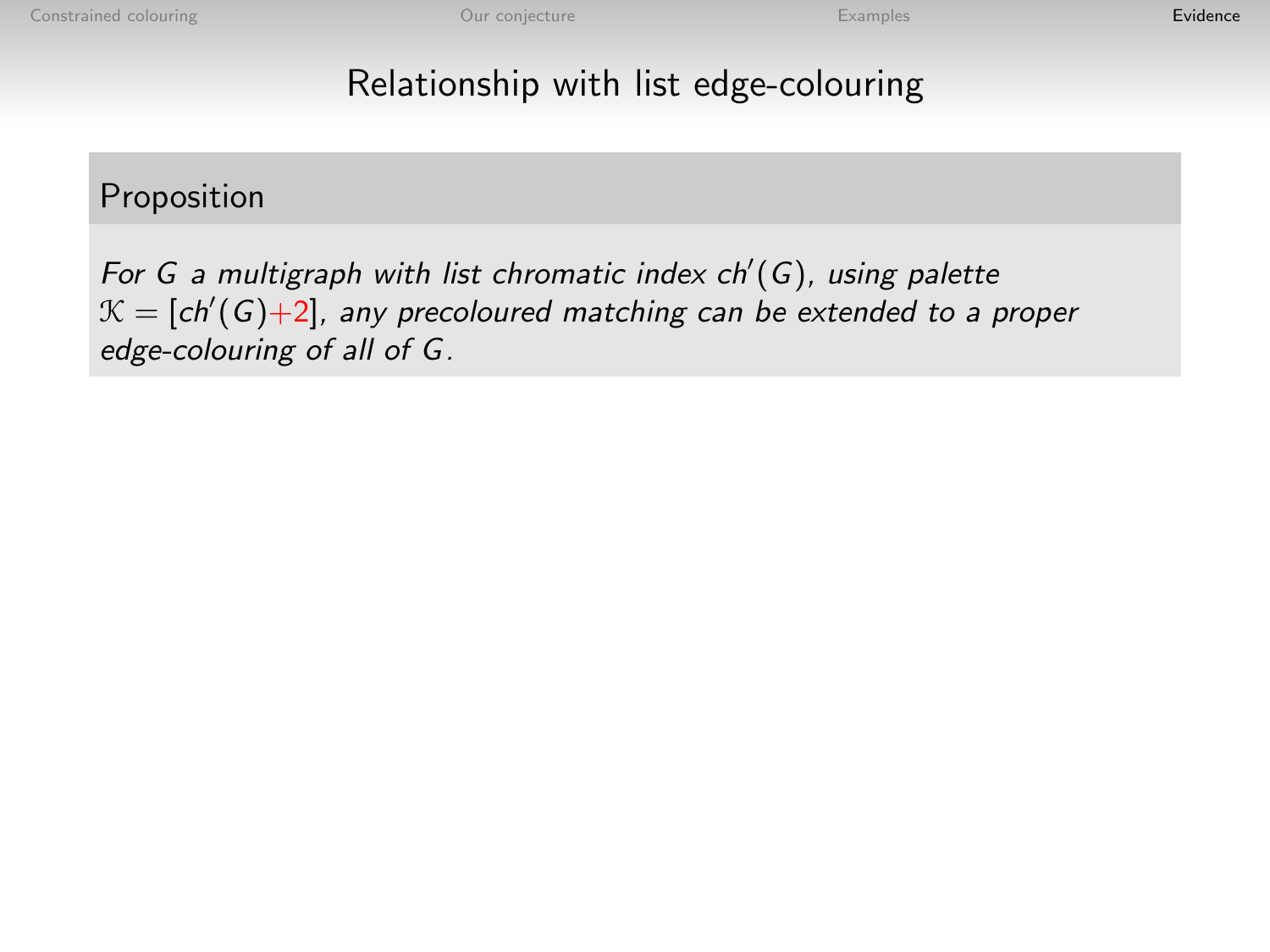## Relationship with list edge-colouring

#### Proposition

For G a multigraph with list chromatic index  $ch'(G)$ , using palette  $\mathcal{K}=[\mathsf{ch}'(\mathsf{G}){+}2]$ , any precoloured matching can be extended to a proper edge-colouring of all of G.

Proof.

Each edge of G incident to  $\leq 2$  edges of M, so after forbidding colours of M from incident uncoloured edges, each still has a list of  $\geq$  ch'(G) colours. П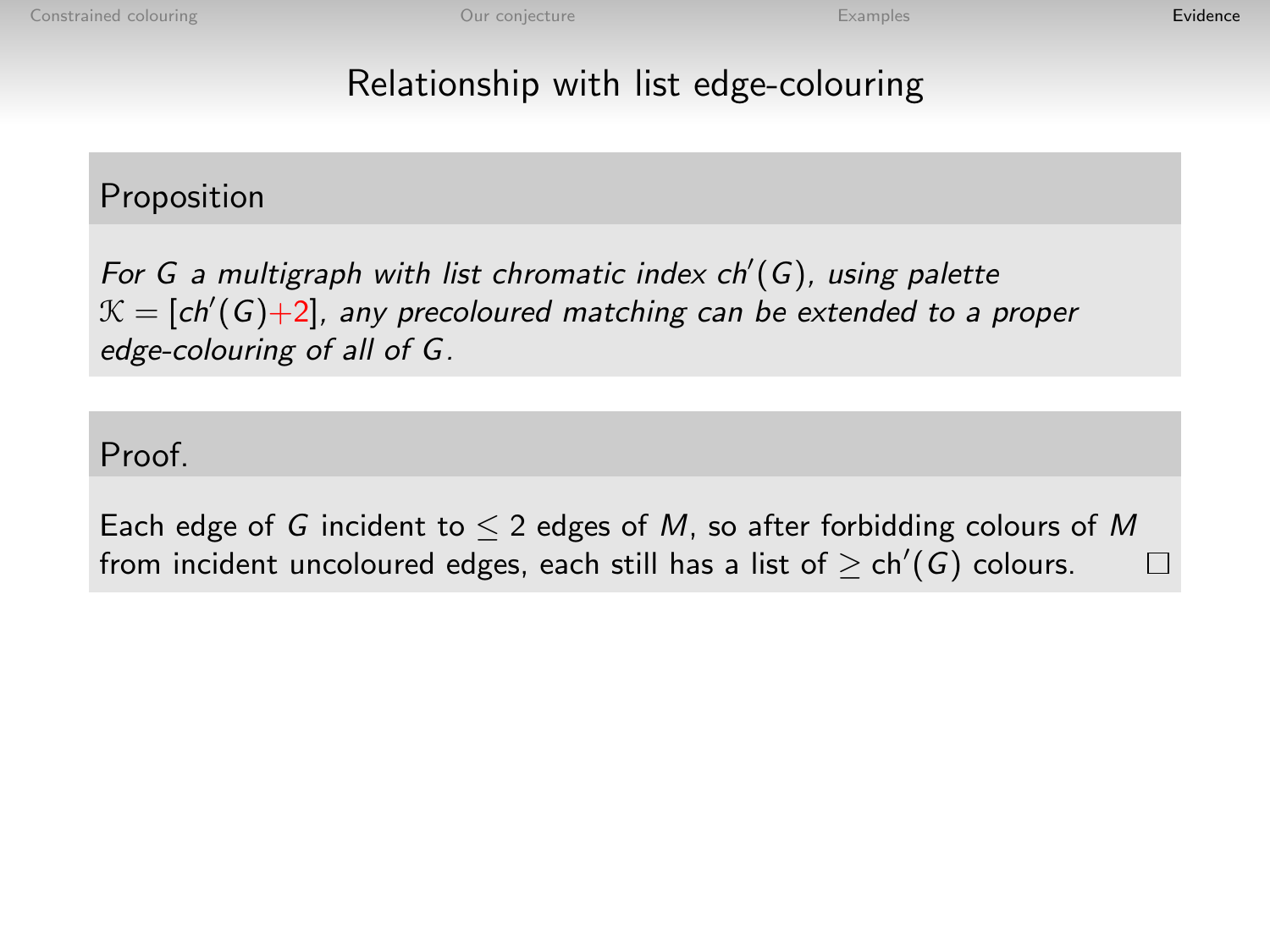## Relationship with list edge-colouring

#### Proposition

For G a multigraph with list chromatic index  $ch'(G)$ , using palette  $\mathcal{K}=[\mathsf{ch}'(\mathsf{G}){+}2]$ , any precoloured matching can be extended to a proper edge-colouring of all of G.

#### Proof.

Each edge of G incident to  $\leq 2$  edges of M, so after forbidding colours of M from incident uncoloured edges, each still has a list of  $\geq$  ch'(G) colours. П

#### Corollary (Kahn 1996/2000)

For any  $\varepsilon > 0$ , there exists a constant  $C_{\varepsilon}$  such that the following holds. For any multigraph G with  $\chi'(G)\geq C_\varepsilon$ , using palette  $\mathfrak{K}=[(1+\varepsilon)\chi'(G)]$ , any precoloured matching can be extended to a proper edge-colouring of all of G.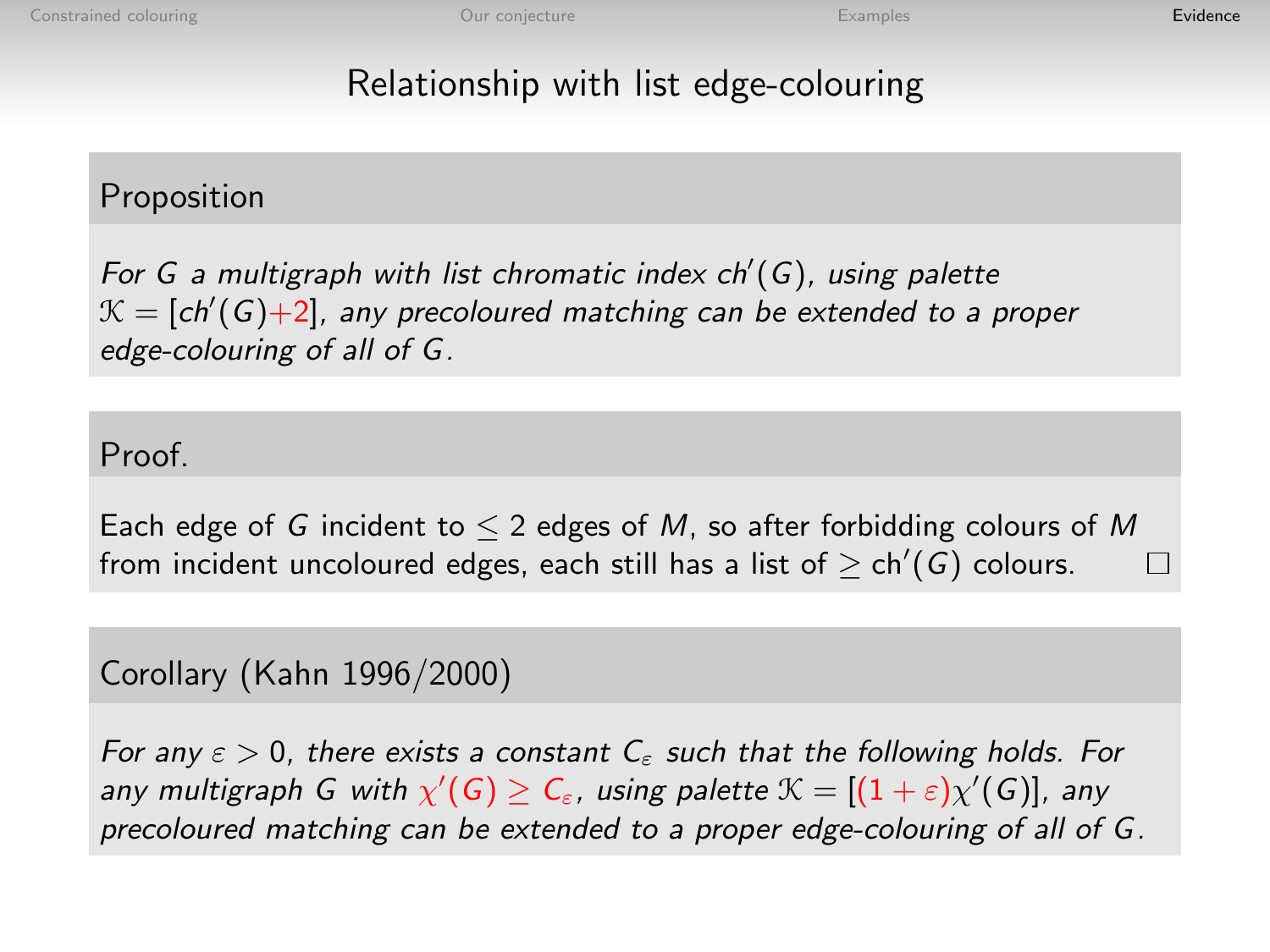## More supporting evidence for our conjecture

## Conjecture (EHKS 2014+)

For G a multigraph with maximum degree  $\Delta(G)$ , maximum multiplicity  $\mu(G)$ , using palette  $\mathcal{K} = [\Delta(G) + \mu(G)]$ , any precoloured matching can be extended to a proper edge-colouring of all of G.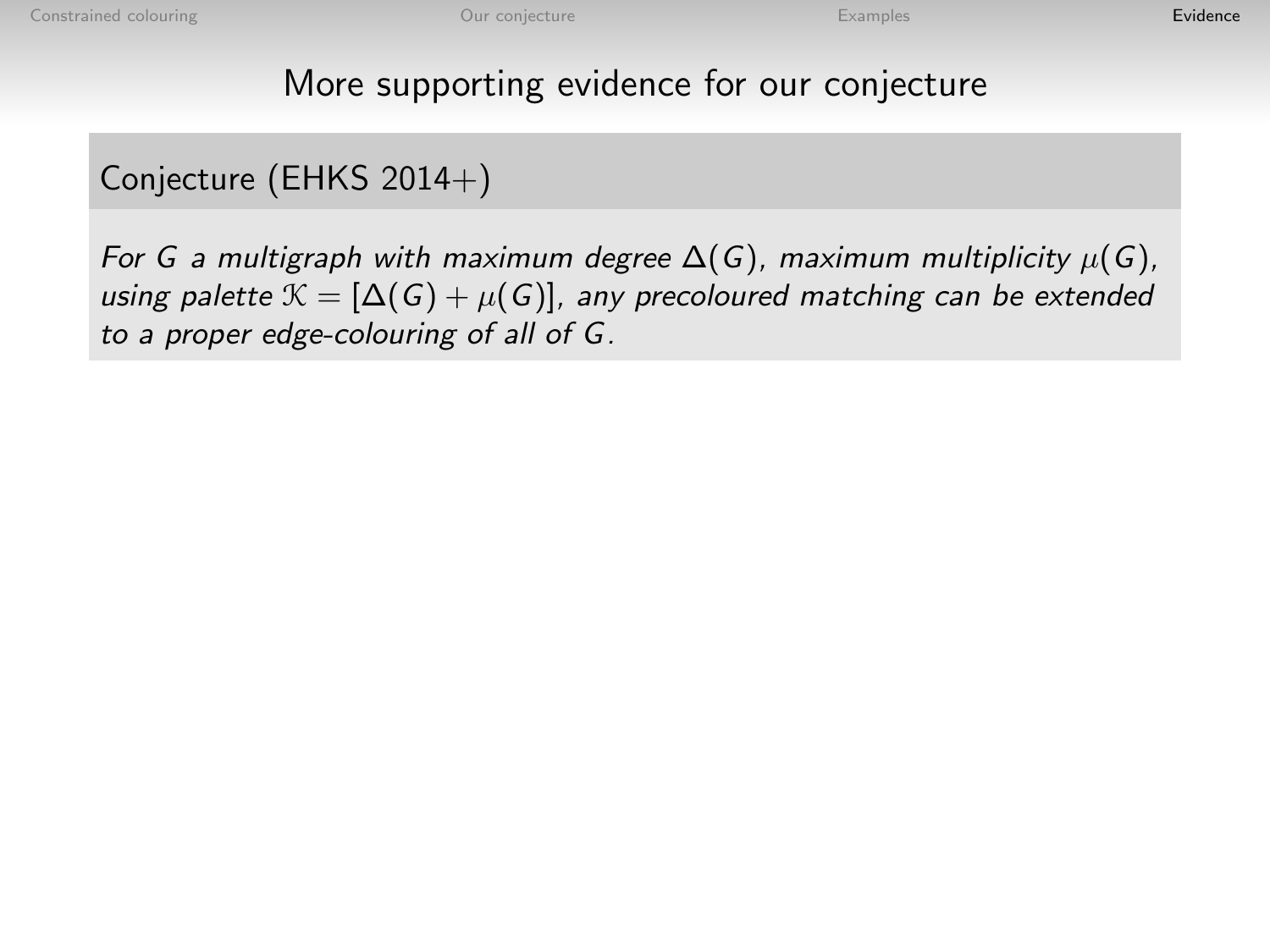## More supporting evidence for our conjecture

## Conjecture (EHKS 2014+)

For G a multigraph with maximum degree  $\Delta(G)$ , maximum multiplicity  $\mu(G)$ , using palette  $\mathcal{K} = [\Delta(G) + \mu(G)]$ , any precoloured matching can be extended to a proper edge-colouring of all of G.

More evidence (EHKS  $2014+$ )

- conjecture is true for bipartite multigraphs (sharp);
- conjecture is true for subcubic multigraphs (NB: subcubic OPEN for LCC);
- conjecture is true for planar graphs of large maximum degree (sharp);
- for planar graphs G of large maximum degree, it suffices that  $\mathcal{K} = [\Delta(G)]$ and M be distance-3 (a sharp strengthening of a result of Vizing 1965);
- precolouring analogue of Shannon's Theorem (1949), except for extra  $+\frac{1}{2}$ .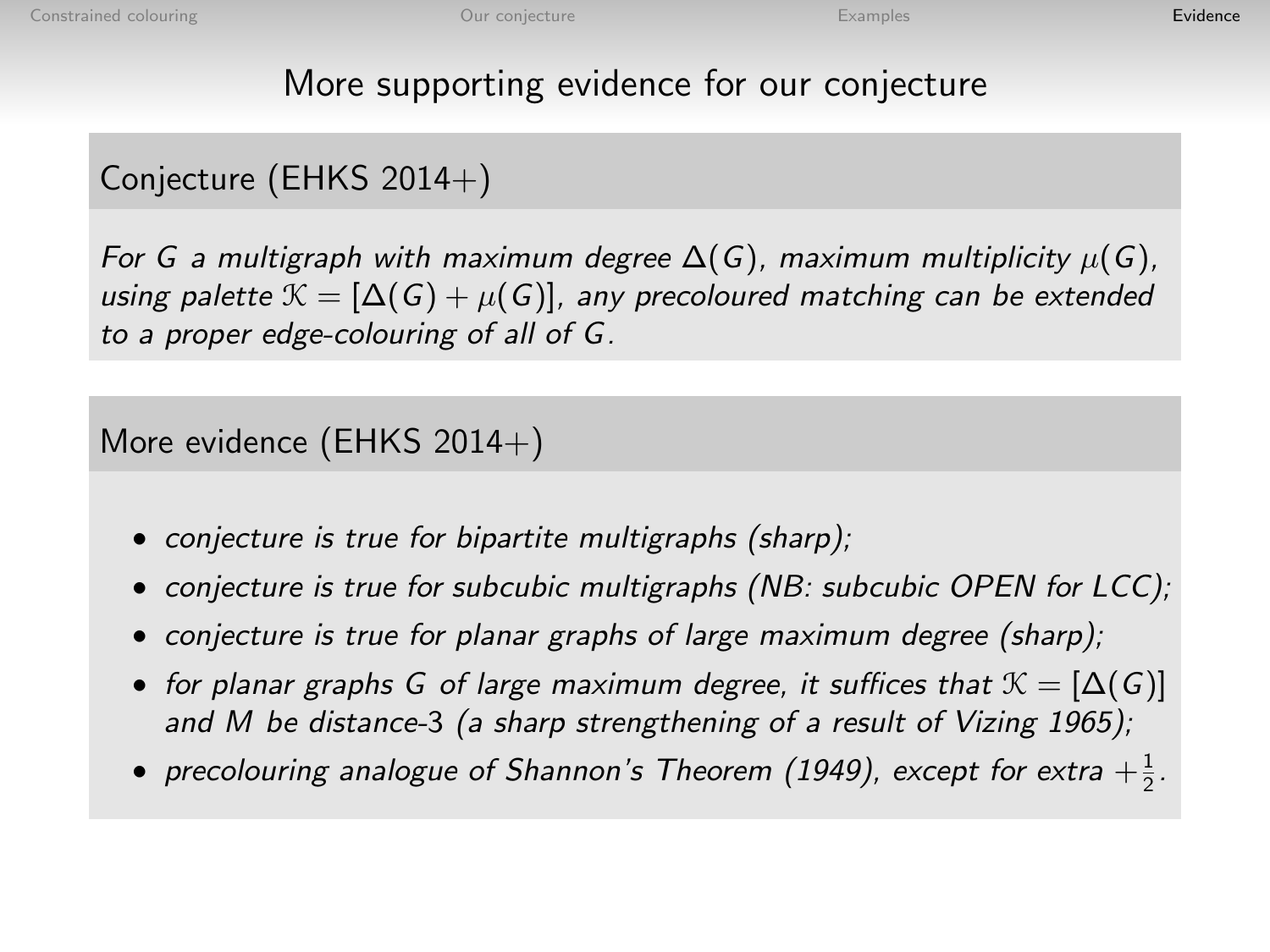## More supporting evidence for our conjecture

## Conjecture (EHKS 2014+)

For G a multigraph with maximum degree  $\Delta(G)$ , maximum multiplicity  $\mu(G)$ , using palette  $\mathcal{K} = [\Delta(G) + \mu(G)]$ , any precoloured matching can be extended to a proper edge-colouring of all of G.

More evidence (EHKS  $2014+$ )

- conjecture is true for bipartite multigraphs (sharp);
- conjecture is true for subcubic multigraphs (NB: subcubic OPEN for LCC);
- conjecture is true for planar graphs of large maximum degree (sharp);
- for planar graphs G of large maximum degree, it suffices that  $\mathcal{K} = [\Delta(G)]$ and M be distance-3 (a sharp strengthening of a result of Vizing 1965);
- precolouring analogue of Shannon's Theorem (1949), except for extra  $+\frac{1}{2}$ .

Next: even more evidence? . . . or counterexamples?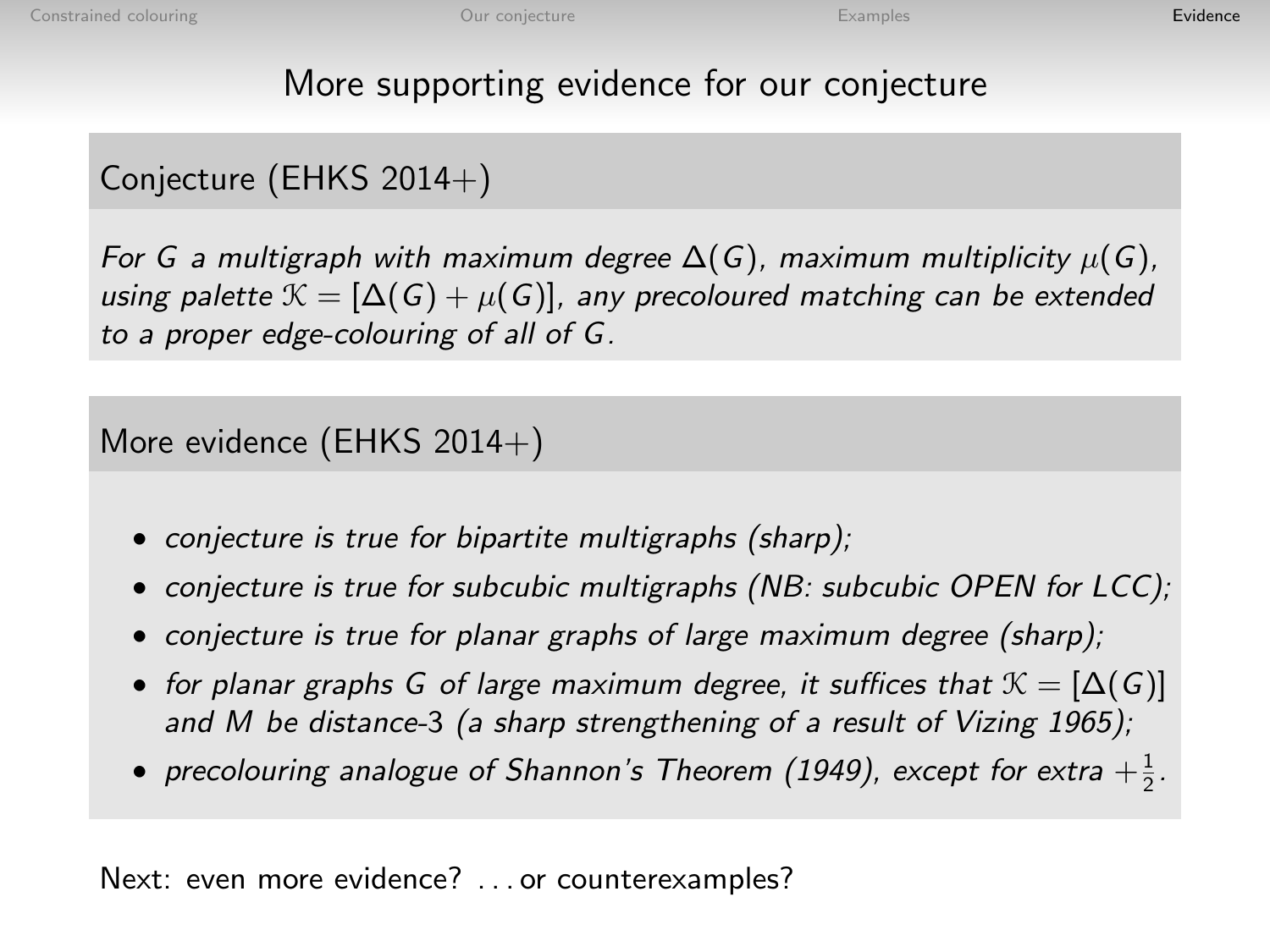[Constrained colouring](#page-1-0) **[Evidence](#page-12-0)**<br>
Constrained colouring **Evidence** 

#### Shameless announcement

## Utrecht Combinatorics Day Friday, 7 November 2014

Note: Pretty, historic city; close to Schiphol; convenient access to Belgian beer. Organisers: Tobias Müller (UU) and me.